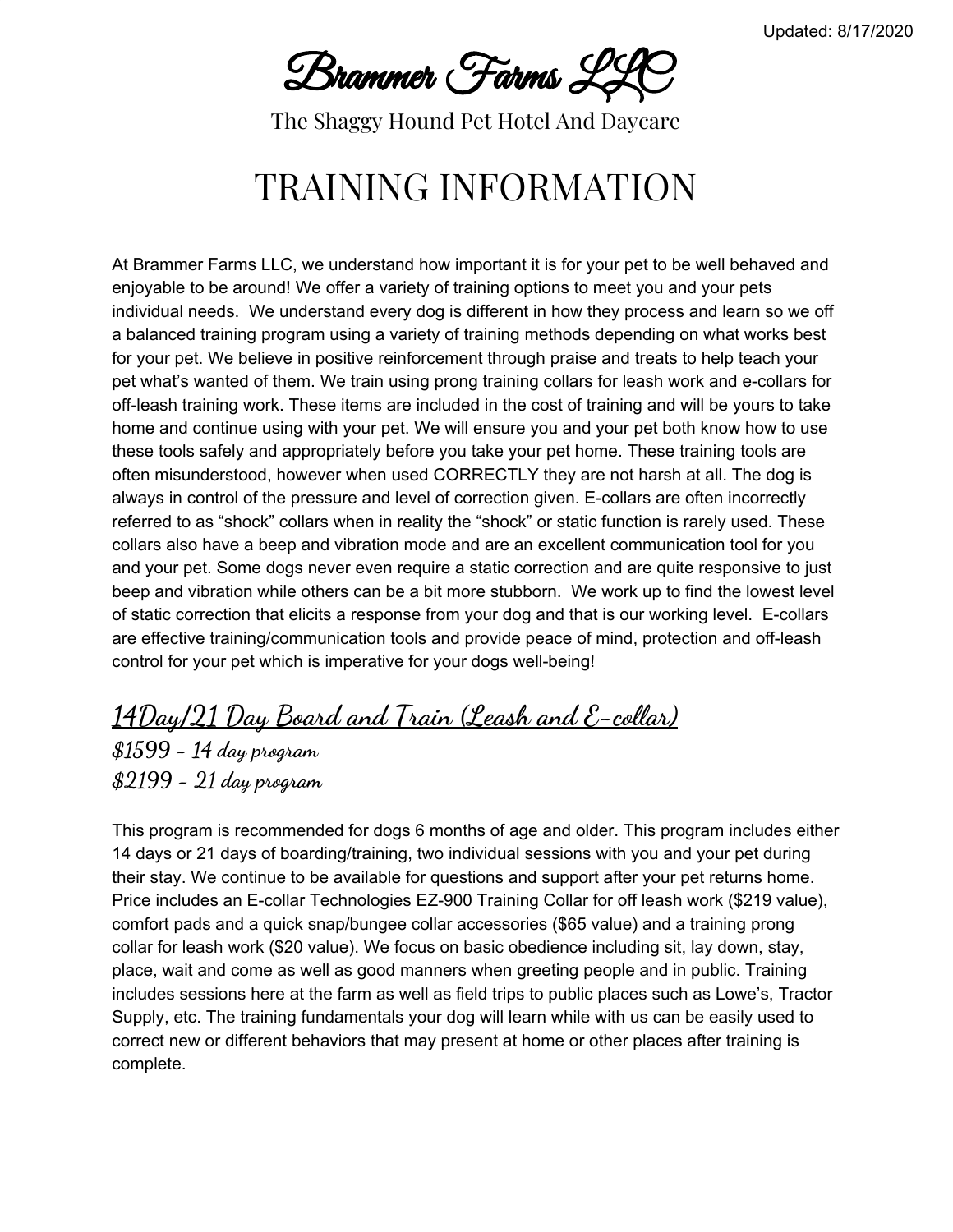## **One-week Board and Train - Beginner Boot Camp \$650**

This program is for puppies ages 16 weeks and older and focuses on the fundamentals of leash work and basic training. This program does NOT include e-collar training but will build the groundwork for the dog to be ready for e-collar training should you decide to do that later. During boot camp, your puppy will learn basic obedience commands such as come, sit, lay down, place and how to walk quietly on a leash. We will also work to address "good manners" and get your puppy started off on the right track. This program includes one session with the owner at the end of the week as well as on-going support after your puppy goes home. Training includes sessions here at the farm as well as one field trip to a public place such as Lowe's, Tractor Supply, etc. This price of this program includes your dog's training prong collar which will go home with you after training.

## **One-week Board and Train - Intermediate Boot Camp \$950**

This program is for puppies 6 months or older who have completed basic obedience training and can readily exhibit basic commands on-leash. This training focuses primarily on e-collar basics and to transition your dog over to responding to an e-collar in addition to leash work. Training includes sessions here at the farm as well as field trips to public places such as Lowe's, Tractor Supply, etc. The training fundamentals your dog will learn while with us can be easily used to correct new or different behaviors that may present at home or other places after training is complete. Dogs who did not complete their basic obedience training with us must complete an assessment prior to being accepted for this program. The price of this program includes an E-collar Technologies EZ-900 E-collar, comfort pads and quick-snap/bungee collar accessories.

**Daycare Play & Train \$50/day**

Add on a 30 minute session with a trainer to any daycare visit. We can work with your pet on basic obedience skills during their session or we can address a specific issue the owner may be experiencing with their pet. This program is intended to be used as a time for refresher work with already trained dogs or to address minor training issues the owner may be experiencing at home. This rate includes up to 12 hours of daycare and a 30 minute training session as well as a recap with the owner of what the dog worked on. Additional cost may include the \$220 for Remote Training Collar, \$65 comfort pads/quick snap/bungee collar accessories, \$20 prong training collar depending on your dogs needs.